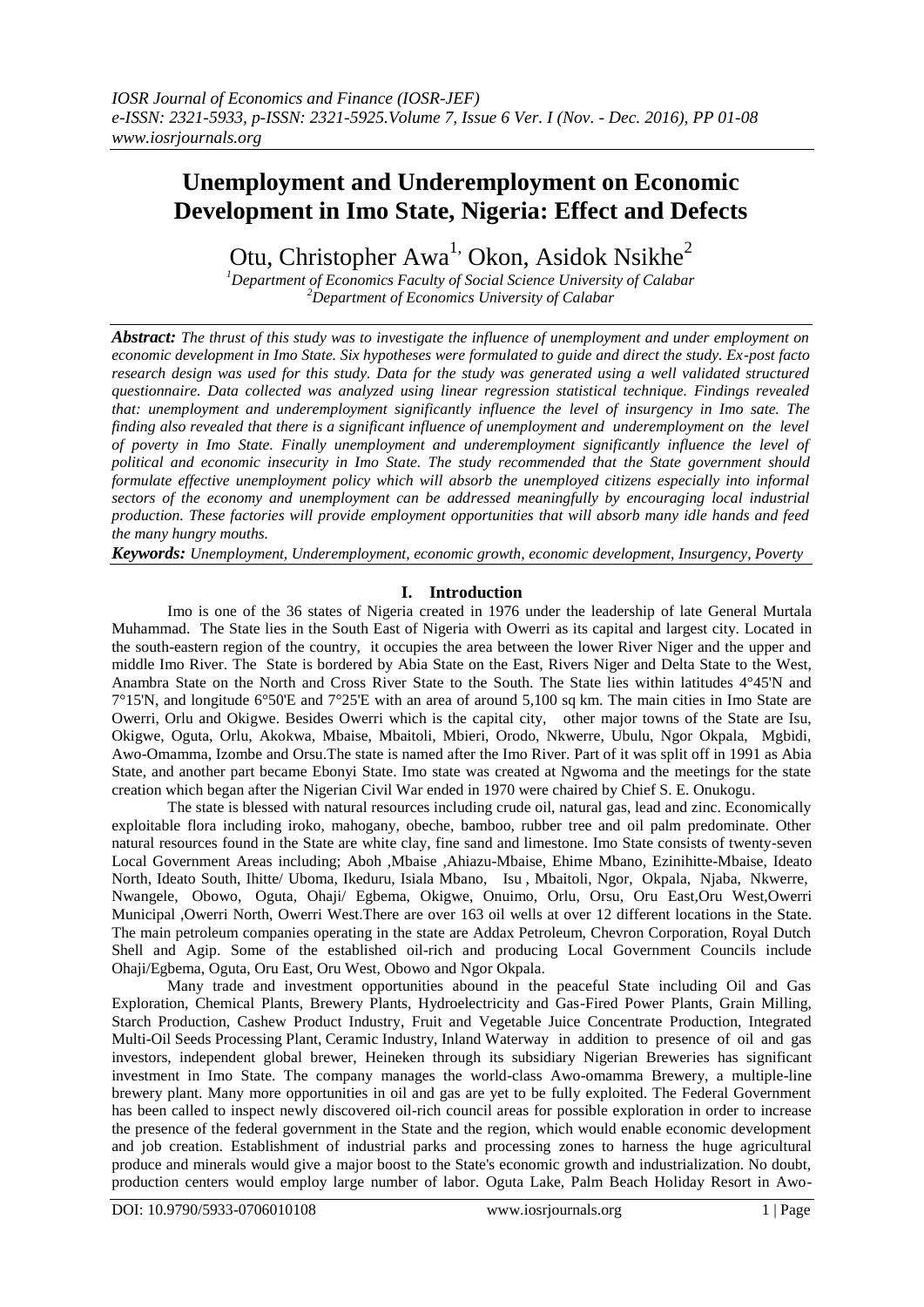omamma and a host of other tourist sites along the banks of the 26km-length Njaba River present hotspots for tourism. The economy of the State depends primarily on agriculture and commerce. The chief occupation of the people is farming. However, with a high population density and over farming the soil has been degraded and much of the native vegetation has disappeared. Their cash crops include oil palm, raffia palm, rice, groundnut, melon, cotton, cocoa, rubber, maize, etc. food crops such as yam, cassava, cocoyam and maize are also produced in large quantities.

The rainy season begins in April and lasts until October with annual rainfall varying from 1,500mm to 2,200mm (60 to 80 inches). An average annual temperature above 20  $^{\circ}$ C (68.0  $^{\circ}$ F) creates an annual relative humidity of 75%. With humidity reaching 90% in the rainy season.The dry season experiences two months of Harmattan from late December to late February. The hottest months are between January and March. With high population density and over farming, the soil has been degraded and much of the native vegetation has disappeared. This deforestation has triggered soil erosion which is compounded by heavy seasonal rainfall that has led to the destruction of houses and roads.There are several institutions of higher education with some being run by the state government and others by the federal government. The two universities being Imo State University and the Federal University of Technology Owerri

Unemployment is generally seen as a major macro-economic problem as well as socio-economic problem rocking Imo State. Unemployment arises as a result of insufficient and non-availability of jobs to correspond with the growing population, even those who are employed sometimes live with the fear of being unemployed due to job insecurity and retrenchment of workers. There is employment of factors of production if they are engaged in production. The term unemployment could be used in relation to any of the factors of production which is idle and not being utilized properly for production. However, with reference to labour, there is unemployment if it is not possible to find jobs for all those who are eligible and able to work. Labour is said to be underemployed if it is working below capacity or not fully utilized in production (Anyawuocha 1993)

Unemployment can either be voluntary or involuntary. Voluntary in the sense that one chooses not to work because he or she has means of support other than employment. Example is an idle rich man. On the other hand, involuntary unemployment exist when persons who are eligible and willing to work at the prevailing rate of pay are unable to find work. (Anyanwa 1995).

According to the central bank of Nigeria (2004), unemployment rose to 30% during 2004 statistics on unemployment rate. Unemployment has been seen as a world-wide economic problem and has been categorized one of the serious impediments to social progress .Apart from representing a huge waste of a country's manpower resources, it generates welfare loss in terms of lower output thereby leading to lower income and well being of the people (Akinboyo, 1987, and Raheem 1993). Unemployment is a very serious issue in Africa (Vandemortele, 1991, and Rama 1998), and particularly in Nigeria (Oladeyi, 1994 and Umo, 1996). The need to avert the negative effect of unemployment has made the tackling of unemployment problems to feature very prominently in the development objectives of many developing countries. In the study of unemployment in Africa Okonkwo (2005) identified three causes of unemployment including the Educational System, the choice of technology which can either be labour intensive or capital intensive and inadequate attention to agriculture. The use of machines to replace work done by labour and computerization has contributed to these social problems in the sense that what for example forty men can do manually a machine will only need like five men. Therefore, the remaining thirty five are unemployed. More so, lack of enough education and skill to have access to credit and capital. One particular feature of unemployment in Nigeria is that it was more endemic in the early 1980"s than any other period. According to Udabah (1999:62), the major factor contributing to low standard of living in underdeveloped countries in their relative inadequate or inefficient utilization of labour in comparism with advanced nations. Unemployment rate is measured by the proportion of the labour force that is unemployed divided by the total number of the labour force. The total labour force was projected at 61,249,485 in 2007 indicating an increase of 3.9%. Total employment in 2007 stood at 52,326,923 compared with 50,886,836 in 2006. This represents an annual increase of 2.8%. The labour force consists of the number of people ageing 18 and over who are employed (that is, those who currently have jobs) and unemployed (those who do not have jobs but who are actively looking for work).Individuals who do not fall into either of these group such as retired people and discouraged workers are not included in the calculation of the labour force. The international labour force organization (ILO) defines unemployment as the proportion of the labour force which was available for but did not work for at least one hour in the week preceding the survey period. National Bureau of statistics (N.B.S). Nigeria defines unemployment as the proportion of the labour force that is available for work but did not work for at least thirty nine (39) hours in the week preceding survey period. Unemployment according to lipsey (1963:456) brings about economic waste and cause human suffering. According to Fadayomi, 1992, Osinubi, 2006, unemployment is as a result of the inability to develop and utilize the nations manpower resources effectively especially in the rural sector. The socio-economic effect of unemployment includes: fall in national output, increase in rural-urban migration, waste of human resources, high rate of dependency ratio, poverty, depression, frustration, all sorts of immoral acts and criminal behaviour e.g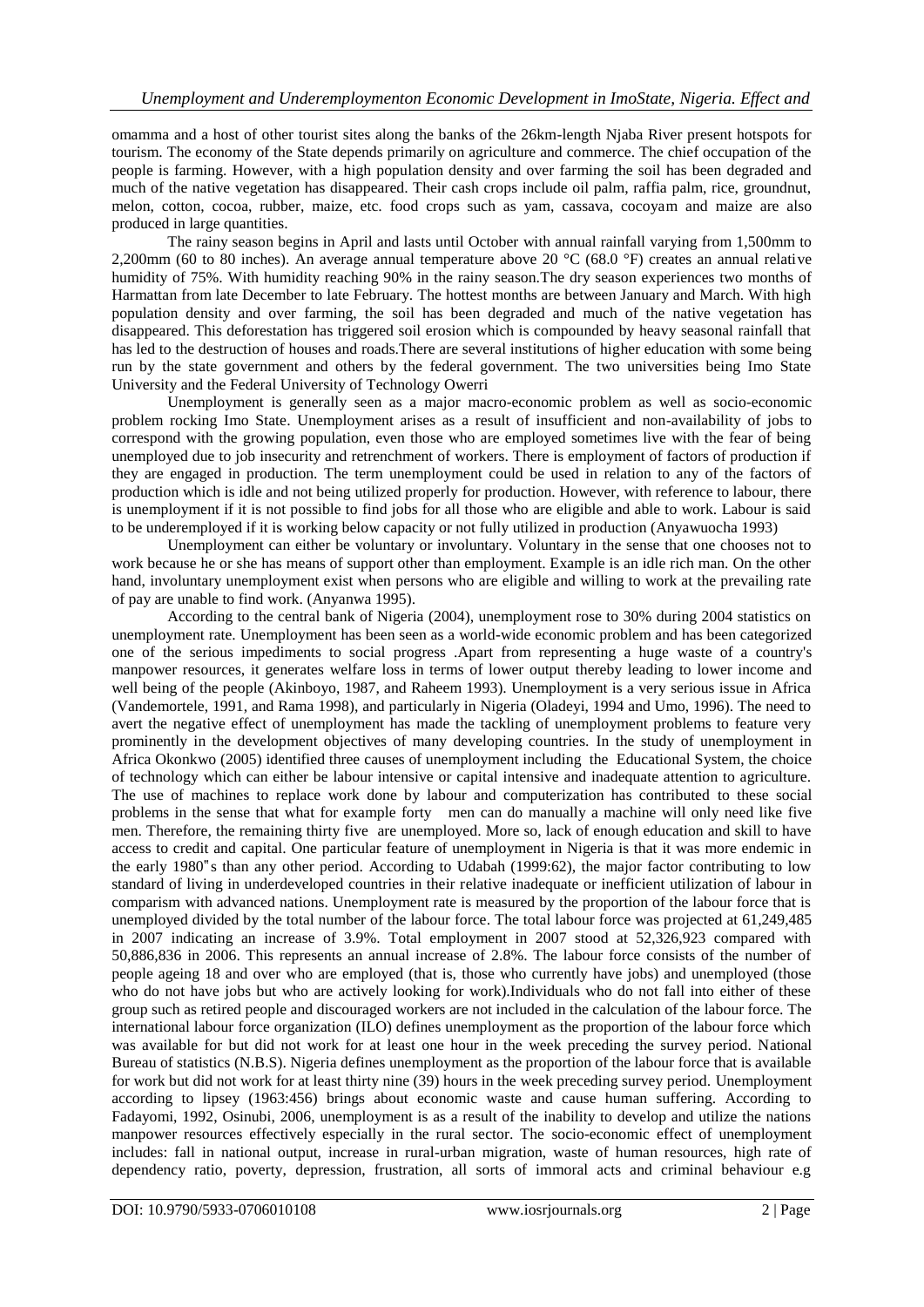prostitution, armed robbery e.t.c. The social effect of unemployment brings to light the need to proffer possible solution to salvage our nation Nigeria

#### **1.1 Research hypotheses**

- 1. There is no significant relationship between unemployment and underemployment and the level of insurgency in Imo sate
- 2. There is no significant relationship between unemployment and underemployment and the level of poverty in Imo State
- 3. There is no significant relationship between unemployment and underemployment and the level of political insecurity in Imo State

# **II. Literature Review**

In an attempt to analyze the relationship between unemployment and economic growth, a lot of researchers have applied empirical data to ascertain the nature of the relationship .Blackley (1991) calculated the okuns co-efficient for the largest 26 states in the united states and found out there was a significant difference in the reaction of unemployment to changes of economic growth by each state for most states, for most state okuns coefficient is between 2.0 and 4.0 the smallest coefficient being Alabama with 2.137 and the largest with 6.803. In further study by Bisping and Hilde (2005) it was observed that the aggregate response of unemployment rate to economic growth was different across regions in the United States and when broken down by race and gender, demographic group"s similar response was not experienced. In the study general impulse response function were not used to determined the impact unanticipated growth on different unemployment rate the researcher also utilized the expanded version of okuns as a basis for the formulation of VAR estimations concerning unemployment rate broken down by region, gender and race.

In Nigeria context, obadan and odusola (2005) discovered that unemployment and growth are inversely related. It was also discovered that growth response to unemployment varied among sectors of the economy. For example employers in industries sector use less labour to accomplish high volume of production thereby leading to unemployment of workers the researcher analyzed the casual link between unemployment and productivity in different sectors of Nigerian economy except service sectors. Aluko (1999) also explains that these casualties" of unemployment and their potential for production in Nigeria have terminated by the scourge. According to scherush(1983) in emphasizing that class position is one of the causes of unemployment which make the children of the higher managers to be often employed; he posited that these exercise impels the unemployed children of lower class to take to criminal activities to make out a living undoubtedly, this depicts the impacts of unemployment on our country. Hence it derives labour force to cause social vices like robbery, the poor consist that section of the population whose resources are so depressed from the means as to be deprived of enjoying the benefit of participating in the activities which are customary in the society. Thus the rate of such criminal acts propelled by lack of employment in the case of armed robbery and theft stealing from 1991 to 1992 are 1, 0641568 and 72, 29478707 respectively in Nigeria. Nigeria police force annual report (1993) concerning with this view, Nnoli has asserted that unemployment causes wanton migration of labour forces in Nigeria from rural to urban to other countries in search for job. This leads to drain in Nigeria and most often to the destruction of the productive labour potential of the migrants for majority. Nigeria who travels abroad seeking for job engages in nefarious activities like drug peddling. This tarnished the country"s image in country of nations and hampers attraction of foreign impartment in the nation"s economy. For example, number of Nigerians arrested and convicted abroad for drug trafficking in 1988 was 2,034. International co-operation in crime invention and criminal justice for twenty first century (1990:31).

Moru. J (2005) posited that the unemployment caused by the movement of labour forces from agriculture production to secondary production in Nigeria amongst the unskilled labour constitutes disaster to the economic development in furtherance of the effects of unemployment to the Nigerian economy and affainment of economic growth, estimates indicate that attaining high economic growth is possible if Nigerian can scale up its ability to effectively use its resources, through sustainable growth over time, improved policies, increased trade and investment, improvement in human capital development. CBN bullion (2004) however, it is noted that in the attempt to raise resources for economic growth the government has proposed an international financial facility. This section of the literature review will also make an exploration of empirically-based researches carried out by various scholars with regards to unemployment. Tapounda (1994) in his research revealed that 90.30% of the unemployed persons were in the 15-29 age brackets, and the concentration was also within 15-24 age bracket. His study revealed that only a small percent of the urban employment are illiterate adding that most unemployed are usually new entrants to the labour force with little or no vocational training and experience. In a research conducted by United Nations International labour organization (ILO), it was discovered that as many as thirty three million Nigerians fall within the working age out of which nine percent (9%) or about three million persons are unemployed. Moreso, further study revealed that as many as 2.7 million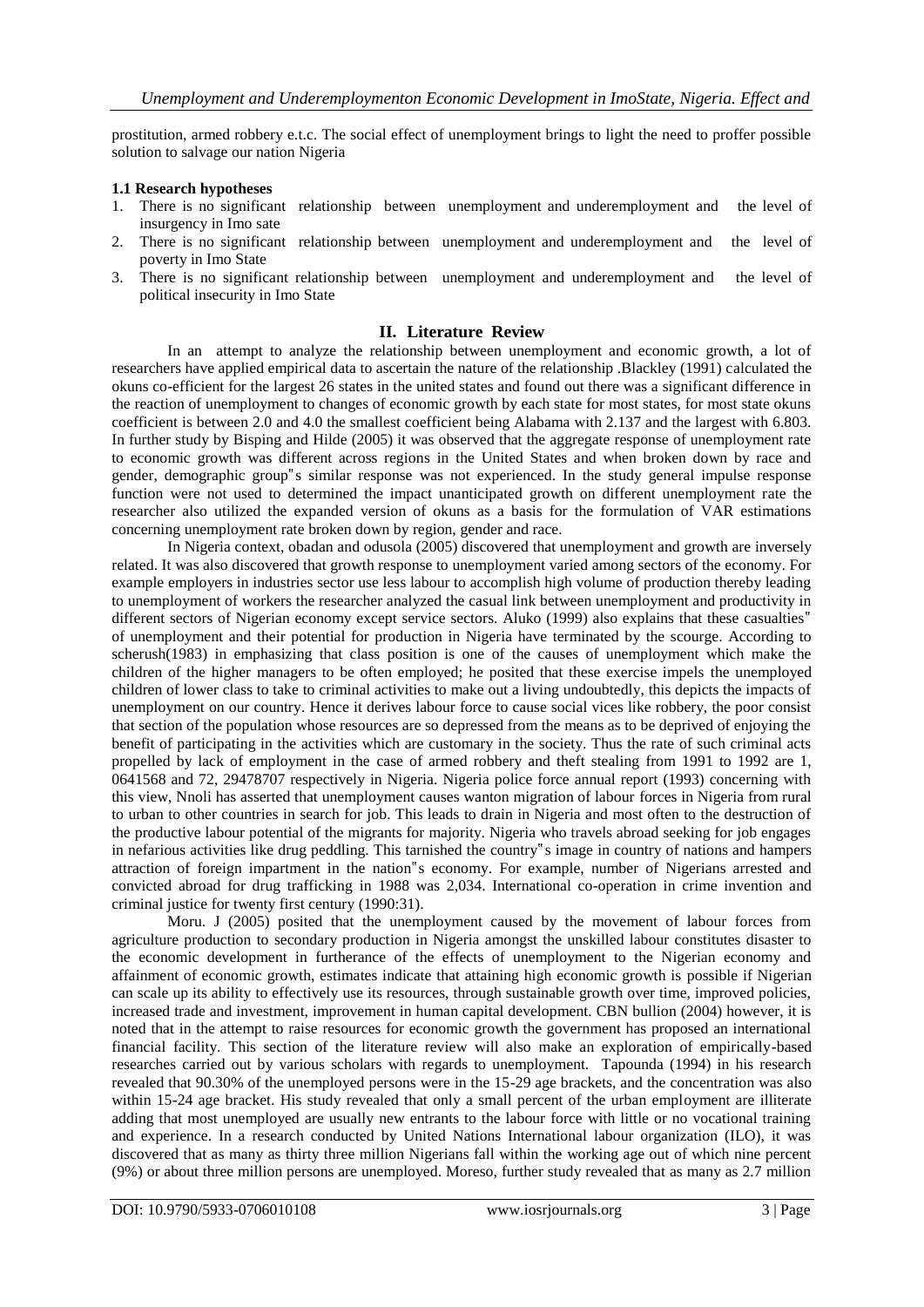out of a million persons live in rural area. (Ilo survey report Africa concord, 1986) Jeremy (1985) in his analysis of the experience long-term unemployment was fast tending towards three million people. In contrasting between contemporary experience of unemployment of the pervious of mass unemployment in Britain during the 1930"s his findings revealed that in this modern era people seem not to be better off than in the 1930"s, it was shared predicament (John, 1996) Charles Zimmerman and Sorokin (1980) in the quest for defining a city has made some combination of factors thus the type of occupation which people engage in, the government phenomena comprising of the building and water supply size of the community density of population, interogeneity of population, social differentiation and stratification, social mobility and also found to be flexible about the sort of work they would accept. Thus, a high proportion of the unemployed provided a relatively cheap and flexible pool of labour available to employers when demand for employment picked up.

Uchitelle and Kleinfied (1996) in their study revealed that the unemployed typically suffer loss of self esteem. They feel ashamed and humiliated, avoid seeing friends and sink into depression. They also observed that the cumulative effect of unemployment on the society is great and that being unemployed is associated with an increase in broad range of other problems, from alcoholism and divorce to heart attack and suicide asserting that unemployment may not be a direct cause of these problems, but rather series as a trigger for problem prone people. They also observed that unemployment leads to class which would pose a class problem to the colonial system.

Awolowo (1993) in his study suggested that unemployment in Nigeria can be reduced to a tolerable limit through modernization of agriculture and a planned and full mobilization and employment of all the counting"s human resources particularly at the higher levels. Coe (1990) in his findings tried to identify natural rate of unemployment in Canada from 1971-1998, observed that the principal factor were unemployment benefits and changes in the minimum wage, unionization of labour force and in payroll taxes. According to an International labour organization publication on the necessity of an international labour organization publication on the necessity of integrating informal sector statistics into labour market information system (LMIS) employment opportunity in the 3rd World refer essentially to the insufficient capacity of the modern sector to provide employment for the rapidly expanding labour force as consequence of which a large number of people are forced to find or create other income opportunities in the informal sector depends on the possibility to produce goods and services for which there exists an effective demand (Haam 1989:6) The Nigerian labour market conforms to the segregation, according to papohunda (1979: 107) in his evaluating the industrial deploment of the Nigerian labour force, considered it"s divergent sub-sectors modern traditional and intermediate.

Adebayo (2001) who studied unemployment rate in Nigeria from 1986 -1996 using secondary data observed that unemployment arises ever the supply of labour exceeds arises when ever the supply of labour exceeds the demand for it at the preventing wage rate. Causes of unemployment according to Adebayo can be analyzed from both the demand and supply side of the labour market in Nigeria. On the supply side, there is the rapidly growing urban labour force arising from rural-urban migration is usually explained in terms of push-pull factors. The push factors include the pressure resulting from manmade ratio in the rural area and the existence of serious under employment arising from seasonal cycle of climate. The factors are further strengthened in Nigeria by lack of infrastructural facilities which make rural life unattractive. The pull factor according to Adebayo (2001) include a wide rural-urban income differentiation in favour of urban dwellers and a presumed high probability of securing incrative employment in the cities. Therefore, these writings and evidences showcase faintly the incidence of impacts of unemployment, its defective effects on economic growth and development. However, the effective of unemployment in achieving high economic growth in Nigeria remains in exhaustively and non critically examined, so it form the gap to be filled.

# **III. Methodology**

The research design adopted for this study is ex-post facto research design. Kerlinger (1986) asserts that ex-post facto study is a systematic empirical inquiry in which the researcher does not have direct control of the independent variable. A sample of 400 respondents were randomly chosen from Imo State Capital (Owerri) and used for the study.The main instrument for data collection was structured questionnaire. Data collected was analysed using Ordinary least square multiple regression statistical technique.

#### **3.1 Model specification**

Certain models were built in line with the hypotheses to help analyze the study better. INS = f(UNEMP,UNDEREMP) LPOV= f(UNEMP, UNDEREMP) PINS= f(UNEMP, UNDEREMP) Transforming into mathematical equation we have  $INSU= a_0 + a_1 UNEMP + b_0 + b_1 UNDEREMP + U$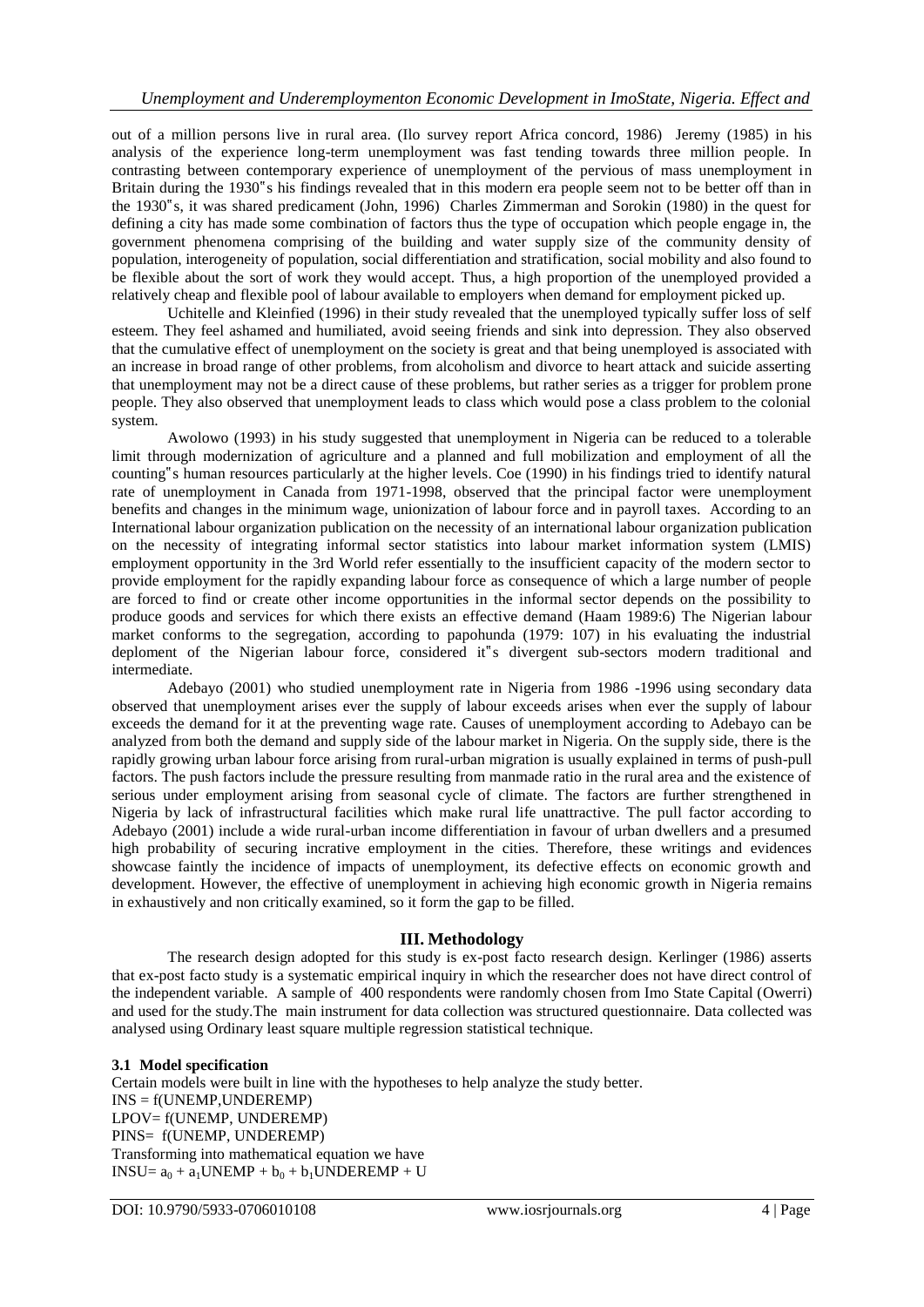$LPOV = c_0 + c_1 UNEMP + U d_0 + d_1 UNDEREMP + U$  $PIS = e_0 + e_1 UNEMP + U e_0 + e_1 UNDEREMP + U$ Where: UNEMP = unemployment UNDEREMP = underemployment INSU = Insurgency, LPOV = level of poverty PINS = political insecurity  $a_0$ ,  $b_0$ ,  $c_0$ ,  $d_0$ ,  $e_0$ ,  $f_0$  = Unknown constant to be estimated  $a_1$ ,  $b_1$ ,  $c_1$ ,  $d_1$ ,  $e_1$ ,  $f_1$  = Unknown coefficients to be estimated

U = Stochastic Error term

# **IV. Data Presentation, Analysis and Discussion of Results**

#### **4.1 General description of data**

This section deals with the presentation of data gathered from the demographic section of the questionnaire.

| Description          | Respondents     | Percentage        |  |
|----------------------|-----------------|-------------------|--|
| Sex                  |                 |                   |  |
| Male                 | 178             | 44.5              |  |
| Female               | 222             | $\overline{55.5}$ |  |
| Total                | 400             | 100               |  |
| Age (years)          |                 |                   |  |
| less than 20 years   | 128             | 32                |  |
| $21 - 30$            | 174             | 43.5              |  |
| 31 years and above   | 98              | 24.5              |  |
| Total                | 400             | 100               |  |
| Religion             |                 |                   |  |
| Christianity         | 378             | 94.5              |  |
| Muslim               | 12              | $\overline{3}$    |  |
| <b>Free Thinkers</b> | 10              | 2.5               |  |
| Total                | 400             | 100               |  |
| Marital status       |                 |                   |  |
| married              | 163             | 40.75             |  |
| Single               | 132             | 33                |  |
| Divorced             | 26              | 6.5               |  |
| Widowed              | 79              | 19.75             |  |
| Total                | 400             | 100               |  |
| Level of Educational |                 |                   |  |
| Primary              | 125             | 31.25             |  |
| Secondary            | 192             | 48                |  |
| Tertiary             | 83              | 20.75             |  |
| Total                | 400             | 100               |  |
| Monthly income       |                 | $\Omega$          |  |
| Less than $N10,000$  | 32              | 8                 |  |
| N10,000-20,0000      | 93              | 23.25             |  |
| $N21,000 - 30,000$   | 153             | 38.25             |  |
| $N31,000 - 40,000$   | 73              | 18.25             |  |
| N41,000 and above    | $\overline{49}$ | 12.25             |  |
| Total                | 400             | 100               |  |

| <b>Table 1:</b> Demographic distribution of respondents |  |
|---------------------------------------------------------|--|
|---------------------------------------------------------|--|

Table 1 revealed that 178 (44.5%) of the respondents were males while 222 (55.5%) of the respondents were females. According to age 128 (32%) of the respondents were less than 20 years, 174 (43.5%) of the respondents were between the ages of 21- 30years and 98 (24.5%) of the respondents were 31 years and above. distribution of the respondent according to religion showed that 378 (94.5%) of the respondents were Christians, 12 (3%) of the respondents were Muslims while 10 (2.5%) of the respondents were free thinkers.

Furthermore, 163 (40.75 %) of the respondents were married, 132 (33%) of the respondents were single, 79 (19.75%) of the respondents were widowed wile 26 (6.5%) of the respondents have divorced from their marriage. Additionally, 125 (31.25%) of the respondents have primary education, 192 (48%) have secondary education while 83 (20.75%) have tertiary education. Lastly, distribution of the respondents according to monthly income revealed that 32 (8%) of the respondents earn less than N10,000 a month, 93 (23.25%) earn between N10,000-20,000 a month, 153 (38.25%) of the respondents earn between N21,000- 30,000 a month, 73 (18.25%) earn between N31,000-40,000 a month while 49 (12.25%) earn N41,000 a month.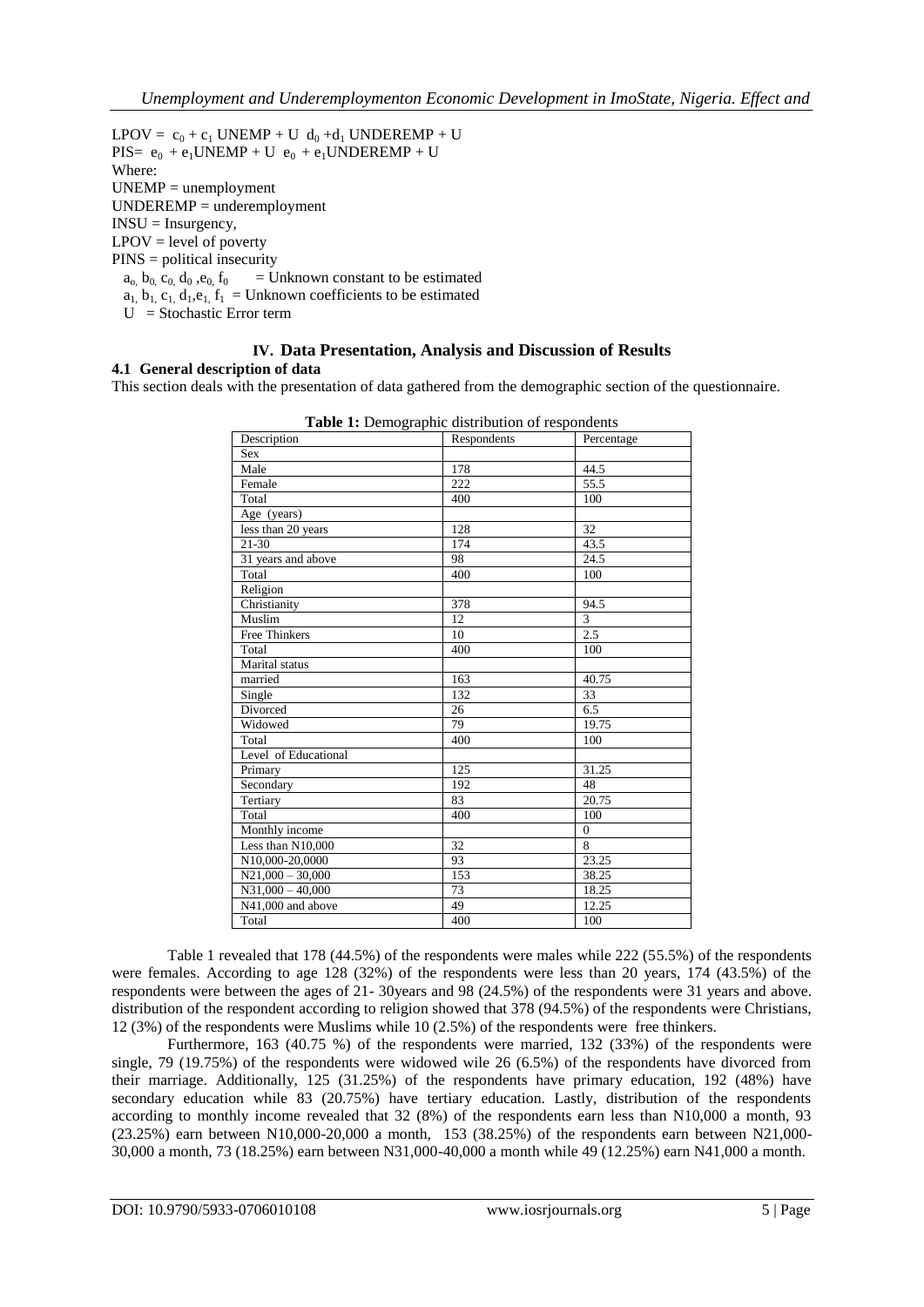# **4.2 Test of hypotheses**

# **Hypothesis I**

There is no significant influence between unemployment and underemployment on the level of insurgency in Imo State. The dependent variable in this hypothesis is insurgency while the independent variable is unemployment and underemployment. Linear regression statistical technique was used to test the hypothesis. The result is as presented in Table 2

**Table 2:** Regression results of the influence of unemployment and underemployment on level of insurgency in Imo State

| <b>Dependent Variable:</b> level of insurgency |                          |                               |     |        |                       |             |          |
|------------------------------------------------|--------------------------|-------------------------------|-----|--------|-----------------------|-------------|----------|
|                                                | Variable                 | <b>Estimated Coefficients</b> |     |        | <b>Standard Error</b> | T-Statistic | P- Value |
|                                                | Constant                 | 22.118                        |     |        | .798                  | 27.732      | .000     |
|                                                | <b>UNEMP</b>             | .018                          |     |        | .004                  | 4.50        | .072     |
|                                                | <b>UNDEREMP</b>          | .152                          |     |        | .059                  | 2.598       | .042     |
|                                                | R                        |                               | $=$ | 0.964  |                       |             |          |
|                                                | R-Square                 |                               | $=$ | 0.911  |                       |             |          |
|                                                | <b>Adjusted R-Square</b> |                               | $=$ | 0.876  |                       |             |          |
|                                                | $F - Statistic$          |                               | $=$ | 64.828 |                       |             |          |
|                                                | Durbin Watson Statistic  |                               | $=$ | 2.781  |                       |             |          |

The result in Table 2 shows an  $\mathbb{R}^2$  value of 0.91 which implies that about 91 percent changes in level of insecurity could be caused by unemployment. The Adjusted  $\mathbb{R}^2$  value of .0876 means that the model is 87 per cent goodness fit. The F-value of 64.8 which is greater than the critical F-value of 3.14 at 2 and 397 degrees of freedom implies that the there exist a significant relationship between unemployment, underemployment and level of insecurity in Imo State. The estimated coefficient for UNEMP and UNDEREMP are positive, meaning that there exist a direct relationship between unemployment, underemployment and level of insurgency in Imo State. This result is in order with economic a priori condition. The result is statistically significant at both 5 and 10 percent level of significant.

## **Hypothesis II**

There is no significant influence of unemployment on the level of poverty in Imo State. The dependent variable in this hypothesis is level of poverty while the independent variable is unemployment and underemployment. Linear regression statistical technique was used to test the hypothesis. The result is as presented in Table 3

| Variable                 | <b>Estimated Coefficients</b> | <b>Standard Error</b> | T-Statistic | P-Value |  |  |
|--------------------------|-------------------------------|-----------------------|-------------|---------|--|--|
| Constant                 | 20.246                        | .500                  | 40.521      | .000    |  |  |
| <b>UNEMP</b>             | .138                          | .031                  | 4.446       | .000    |  |  |
| <b>UNDEREMP</b>          | 0.768                         | 0.162                 | 4.74        | 0.002   |  |  |
| R                        | 0.817                         |                       |             |         |  |  |
| R-Square                 | $=$                           | 0.783                 |             |         |  |  |
| <b>Adjusted R-Square</b> |                               | 0.764                 |             |         |  |  |
| $F - Statistic$          | $=$                           | 12.56                 |             |         |  |  |
| Durbin Watson Statistic  | $=$                           | 1.262                 |             |         |  |  |

**Table 3:** Regression results of the relationship between unemployment and level of poverty **Dependent Variable:** level of poverty

Table 3 shows an  $R^2$  value of 0.783 which indicates that about 78 percent changes in level of poverty in Imo State could be caused by changes in the level of unemployment and underemployment. This means that the remaining 22 percent changes in the dependent variable level of poverty could be caused by other variables not found in the equation represented by the error term. The Adjusted  $\mathbb{R}^2$  value of .76 means that the model is 76 per cent well fitted. The F-value of 12.56 which is greater than the critical F-value of 3.14 at 2 and 197 degrees of freedom confirms that the there exist a significant relationship between unemployment and level of poverty The estimated coefficient for unemployment and underemployment are positive, meaning that there exist a direct relationship between unemployment, underemployment and level of poverty. This result is in order with economic a priori condition. The result is statistical significant at 5 percent level of significant.

#### **Hypothesis III**

There is no significant influence of unemployment and underemployment on the level of political insecurity in Imo State. The dependent variable in this hypothesis is political insecurity while the independent variable is unemployment and underemployment. Regression statistical technique was used to test the hypothesis. The result is as presented in Table 4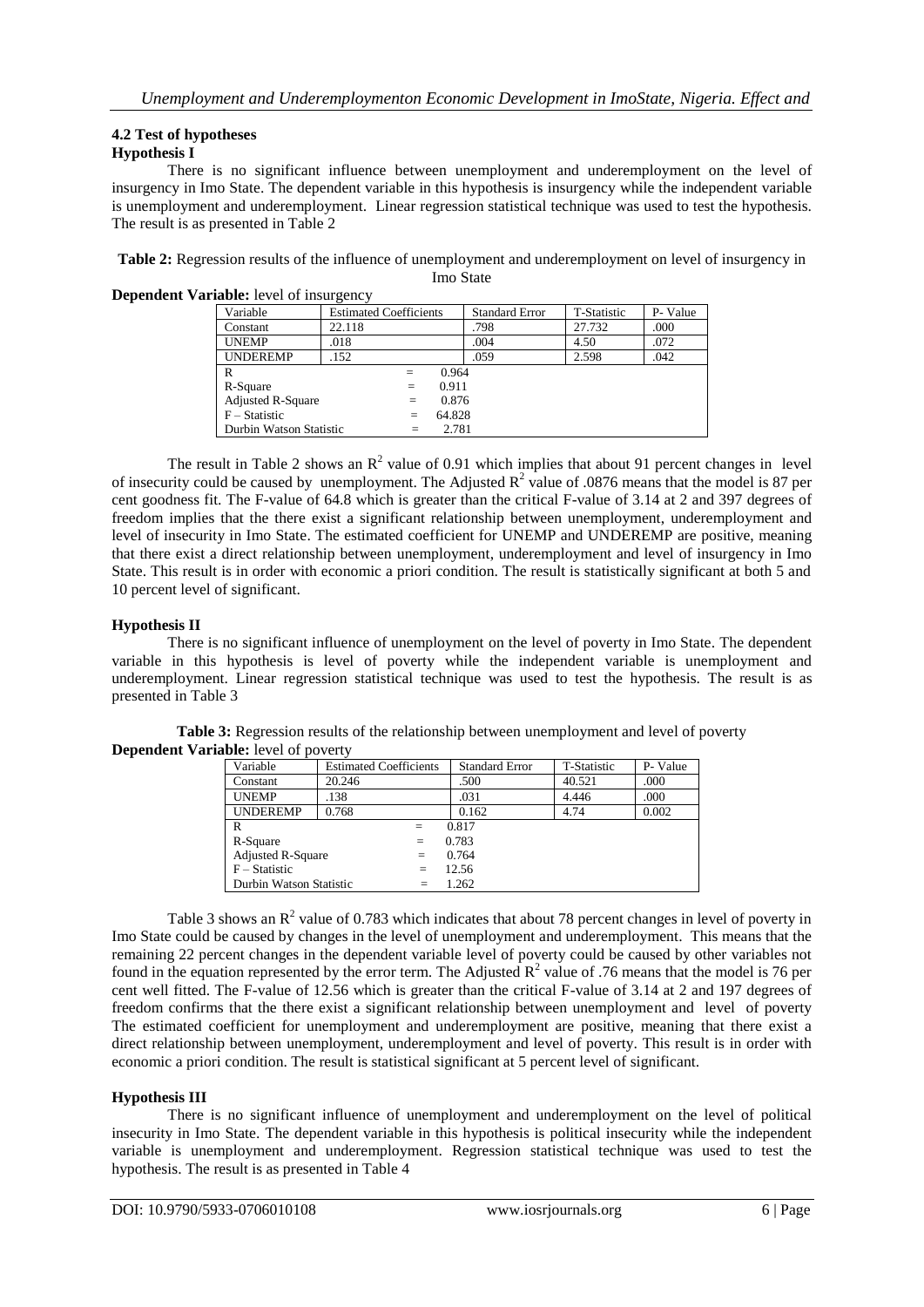| <b>Variable</b>          | <b>Estimated Coefficients</b> |       | <b>Standard Error</b> | <b>T-Statistic</b> | <b>P-Value</b> |
|--------------------------|-------------------------------|-------|-----------------------|--------------------|----------------|
| Constant                 | 23.854                        |       | .633                  | 37.661             | .000           |
| <b>UNEMP</b>             | .079                          |       | .035                  | $-2.241$           | .025           |
| <b>UNEMPEMP</b>          | .017                          |       | .027                  | $-5.32$            | .000           |
| R                        | $=$                           | 0.878 |                       |                    |                |
| R-Square                 | $=$                           | 0.854 |                       |                    |                |
| <b>Adjusted R-Square</b> | $=$                           | 0.816 |                       |                    |                |
| $F - Statistic$          | $=$                           | 32.83 |                       |                    |                |
| Durbin Watson Statistic  | $=$                           | 2.262 |                       |                    |                |

**Table 4.** Regression results of the influence of unemployment and underemployment on political insecurity **Dependent Variable:** Political insecurity

The  $\mathbb{R}^2$  value of 0.854 in Table 4.4 indicates that about 85 percent changes in political insecurity could be caused by unemployment and underemployment. This means that the remaining 16 percent changes in the dependent variable stock market performance could be caused by other variables not found in the equation represented by the error term. The Adjusted  $R^2$  value of .816 means that the model is 82 per cent well fitted. The F-value of 32.83 which is greater than the critical F-value of 3.14 at 2 and 197 degrees of freedom confirms that the there exist a significant influence of underemployment, unemployment and political insecurity.

The estimated coefficient for unemployment and underemployment are positive, meaning that there exist a direct relationship between unemployment, underemployment and political insecurity . This result is in order with economic a priori condition. The result is statistical significant at 5 percent level of significant

## **V. Summary, Conclusion Recommendations**

#### **5.1 Summary of major findings**

The thrust of this study was to investigate the influence of unemployment and under employment on economic development in Imo State. Three hypotheses were formulated to guide and direct the study. Ex-post facto research design was used for this study. Data for the study was generated using a well validated structured questionnaire. Data collected was analyzed using linear regression statistical technique. Findings revealed that:

- 1. Unemployment and underemployment significantly influence the level of insurgency in Imo sate
- 2. There is also significant relationship between unemployment and underemployment on the level of poverty in Imo State
- 3. Unemployment and underemployment significantly influence the level of political insecurity in Imo State

#### **5.2 Conclusion**

Based on the findings obtained from this study, it is concluded that Unemployment and underemployment significantly influences the levels of insurgency, poverty and political insecurity in Imo State

#### **5.3 Recommendations**

- 1. The Imo State government should diversify her economy so as to save her from the ills of mono-economy of overdependence on crude oil by Creating the enabling environment for the private sector to thrive so to absorbed excessive unemployed citizens of the State into informal sectors of the State economy in order to boost output.
- 2. State government should create credit facilities that would encourage small and medium scale enterprises to enhance local industrial production that would create employment opportunities and enhance export.
- 3. The State should explore its agricultural potentials by Investing more in the sector since it has a comparative advantage in this sector.
- 4. Change in the educational system so that school leavers and graduates alike would be job creators rather than job seekers.

#### **References**

- [1]. Abel, A.B and Bernanke, B.S. (1995*), .Macroeconomics 2nd Edition.* New York: Addison-Wesley Publishing Company.
- [2]. Ajetomobi, J.O and Ayanwale, A.B. (2004),.*Education Allocation, unemployment, & Economygrowth in Nigeria*;1970-2004.
- [3]. Akintoye, R.I. (2008). "*Reducing Unemployment Through the Informal Sector: A Case Study of Nigeria "European Journal of Economics, Finance and Administrative Science* ISSN 1450 2275, Issue 11.
- [4]. Bisping, T.O and Hilde, P. (2005)."*Output and Unemployment: New Evidence on Regional Disparities "International Journal of Applied Economics* 2(1).
- [5]. Blackley, P.R*. (1991)."The Measurement and Determination of Okuns Law: Evidence From State Economics, "Journal of Macroeconomics,* 13, (4).
- [6]. BN, (2000). *Nigeria: Performance of the Economy*, 1991-2000. Abuja: CBN Publications.
- [7]. CBN, (2006)."*Annual Reports and Statement of Accounts, Various Issues"* Abuja: CBN Publications.
- [8]. Colander, D.C (1998*).Macroeconomics* 3rd Edition. New York: McGraw-hill Companies.
- [9]. Damachi, N.A. (2001). *Evaluation of Past Policy Measures for Solving Unemployment Problem in Nigeria* CBN bulletin Vol. 25 no 4 (October/December).
- [10]. Dornbusch, R and Fisher, S. (1990). *Macroeconomics.* 5th Edition. New York: McGraw-Hill Publishing Company.